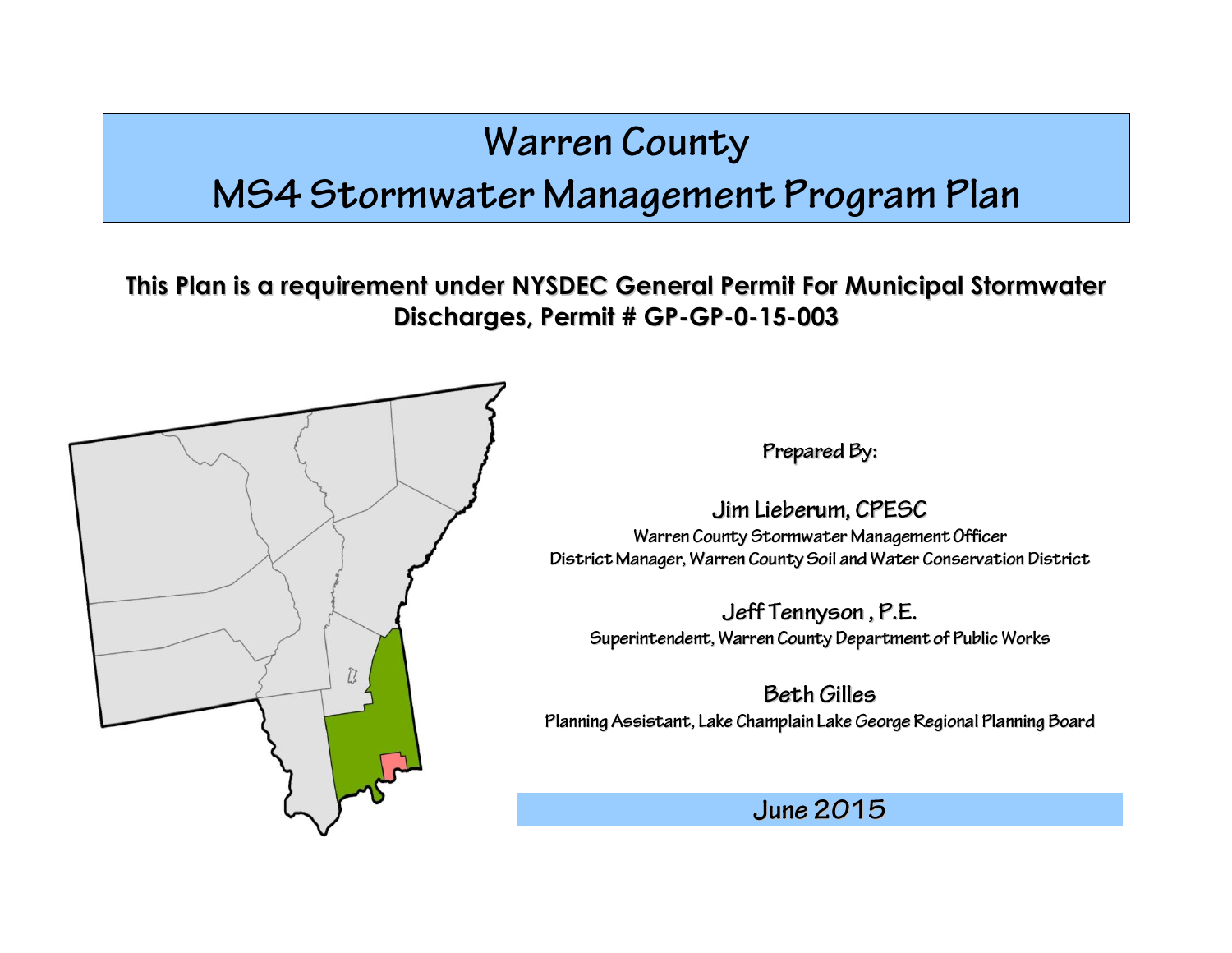#### **Introduction**

Warren County is categorized as a non-traditional Municipal Separate Storm Sewer System (MS4), under Part IV.A. of the New York State Department of Environmental Conservation General Permit for MS4 Stormwater Discharges (GP-0-10-002). Under this mandate, Warren County must have a working Program Plan which outlines the county's activities to address stormwater education, outreach, and implementation under the state requirements. The MS4 area designated by the NYS DEC in Warren County which falls under the purview of this program is limited to the Town of Queensbury and the City of Glens Falls.

This Warren County Stormwater Management Program Plan (SWMPP) documents the proactive efforts planned by Warren County under this program. These requirements primarily correspond to the county infrastructure and properties (roads, bridges, drainage infrastructure and facilities), but also include public information and outreach on stormwater issues. The ultimate purpose of this plan is to maintain or improve water quality in the area designated as within the MS4 boundary in Warren County.

The SWMPP Plan is based on the Federal Stormwater Phase II rule, issued in 1999, which requires MS4 owners and operators, in U.S. Census-defined urbanized areas as well as in additionally designated areas, to develop a Stormwater Management Program. There are six program elements designed to reduce the discharge of pollutants to the maximum extent practicable. The program elements, titled Minimum Control Measures (MCMs), include:

- 1. Public Education and Outreach
- 2. Public Involvement / Participation
- 3. Illicit Discharge Detection and Elimination
- 4. Construction Site Runoff Control
- 5. Post-Construction Stormwater Management
- 6. Pollution Prevention / Good Housekeeping for Municipal Operations.

This document describes each MCM and the Best Management Practices (BMPs) that have been implemented to maintain compliance with the NYSDEC GP-0-10-002. Responsibilities to achieve and sustain compliance are clearly defined for each BMP. As of March 10, 2003, these new regulations and requirements came into effect. From this time up until late 2010, the primary entity responsible for the Warren County MS4 program was the Warren County Department of Public Works.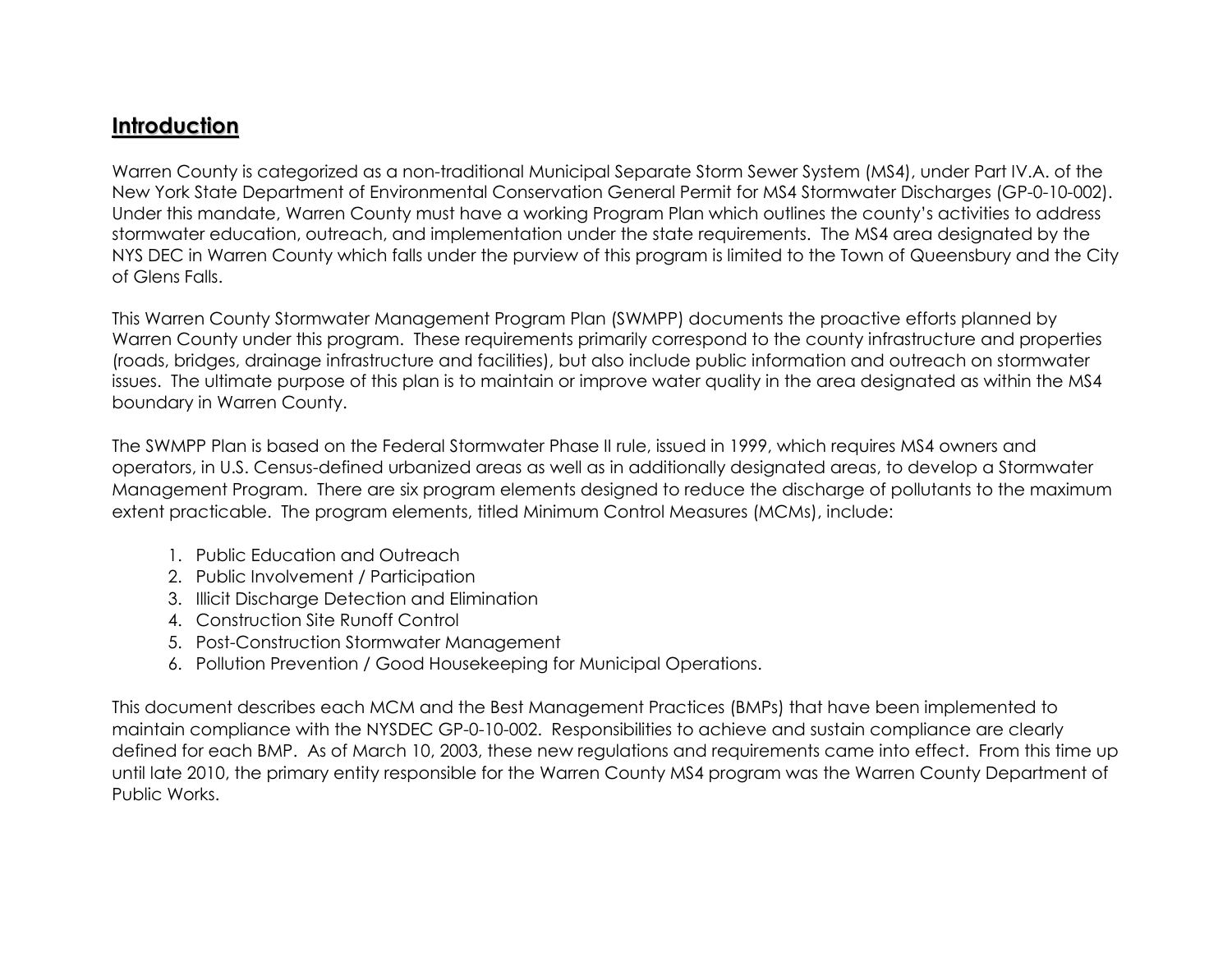Warren County is considered a "non-traditional MS4" in that it does not have permitting authority over development projects that municipalities have. As such, Minimum Measures 4 and 5 are largely non-applicable to Warren County. The relatively minimal role that the county has in these two measures are identified within this plan.

In November of 2010, the Warren County Board of Supervisors officially appointed Dave Wick, CPESC as the Warren County Stormwater Management Officer (SMO). It is mandated that each MS4 have a Stormwater Management Officer, under the requirements of the NYS program. Dave Wick is the District Manager of the Warren County Soil and Water Conservation District, and much of the District's workload is in the stormwater management field.

It was agreed by all parties involved at the county level (Board of Supervisors, County Administrator, DPW Superintendent, SWCD Board) that Dave Wick and the Soil and Water Conservation District would undertake the primary role in the county's MS4 program, but it would be in cooperation with the Warren County Department of Public Works who had administered the program from 2003 until 2011. The SWCD and DPW will work together to implement the provisions of this plan, supported by the Lake Champlain Lake George Regional Planning Board and other interested parties.

This Plan will be updated as needed to address the latest technologies and information to maintain compliance with the NYSDEC GP-0-10-002, as well as to account for progress made.

The following activities comprise the public education and outreach portion of the Warren County MS4 Stormwater Plan: Key:

SWCD = Warren County Soil and Water Conservation District

DPW = Warren County Department of Public Works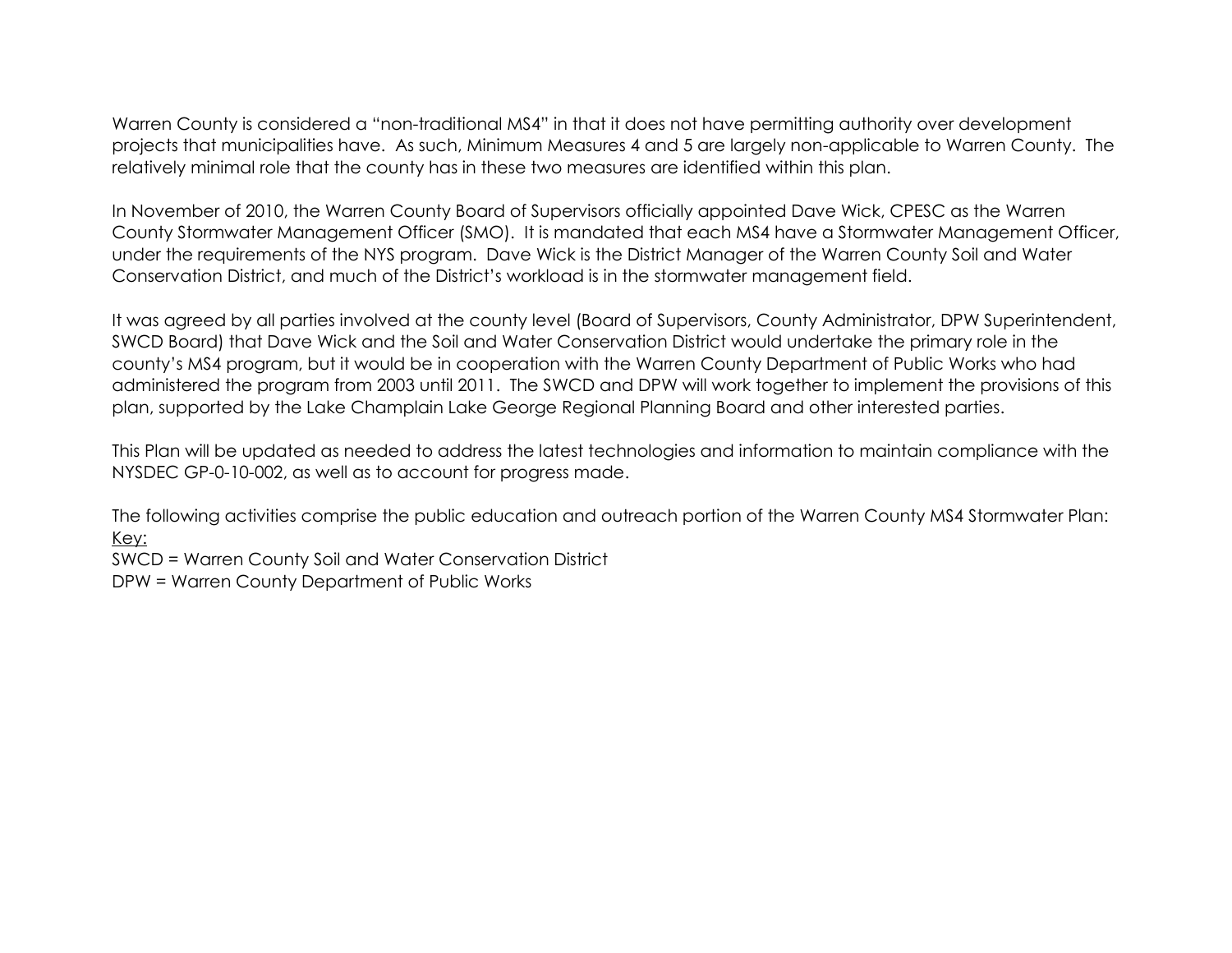### **Minimum Control Measure 1: Public Education and Outreach on Stormwater Impacts**

Warren County is dedicated to providing public education and outreach on stormwater runoff issues and impacts on local waterbodies. Numerous organizations such as lake associations, environmental advocacy groups, town environmental commissions and committees exist in the Queensbury and Glens Falls region which collaborate and interact with the Warren County Soil and Water Conservation District on stormwater issues and education. With Warren County being very lake-tourist driven, and stormwater runoff being the largest single water quality impact on Warren County waterbodies, this issue is more in the public perspective than in most regions of NY State.

|      | <b>Minimum Control Measure #1 - Action</b>                                                                                                                                                                                                                                                                                                           | <b>Involved</b> | <b>Annual Cost</b> |
|------|------------------------------------------------------------------------------------------------------------------------------------------------------------------------------------------------------------------------------------------------------------------------------------------------------------------------------------------------------|-----------------|--------------------|
| MCM1 | 1. Set up or participate in educational events for the general public and<br>waterbody specific audiences related to water quality and stormwater<br>runoff issues.<br>(Measurable Goal: 5 events per year)                                                                                                                                          | SWCD            | \$1,500            |
| MCM1 | 2. Work with the media to get articles in the Glens Falls Post Star and the<br>Chronicle newspapers about stormwater projects, stream cleanups and<br>other important water quality issues.<br>(Measurable Goal: 5 stormwater related articles per year)                                                                                             | SWCD, DPW       | \$500              |
| MCM1 | Engage with the Glen Lake Association and the Lake Sunnyside<br>3.<br>Association on their stormwater runoff issues, and offer presentations to<br>their groups on how individuals can positively affect stormwater runoff on<br>their properties.<br>(Measurable Goal: contact both lake associations once per year<br>regarding stormwater issues) | SWCD            | \$2,000            |
| MCM1 | Utilize and disperse existing brochures and other literature developed by<br>4.<br>the Regional Planning Board, the SWCD, and the DEC regarding<br>stormwater runoff. Get information out to public forums and to youth<br>events as appropriate.<br>(Measurable Goal: disperse information at five events per year minimum)                         | SWCD            | \$500              |
| MCM1 | Maintain information repository on Warren County SWCD website with<br>5.<br>updated stormwater information.<br>(Measurable Goal: Update repository annually)                                                                                                                                                                                         | SWCD            | \$100              |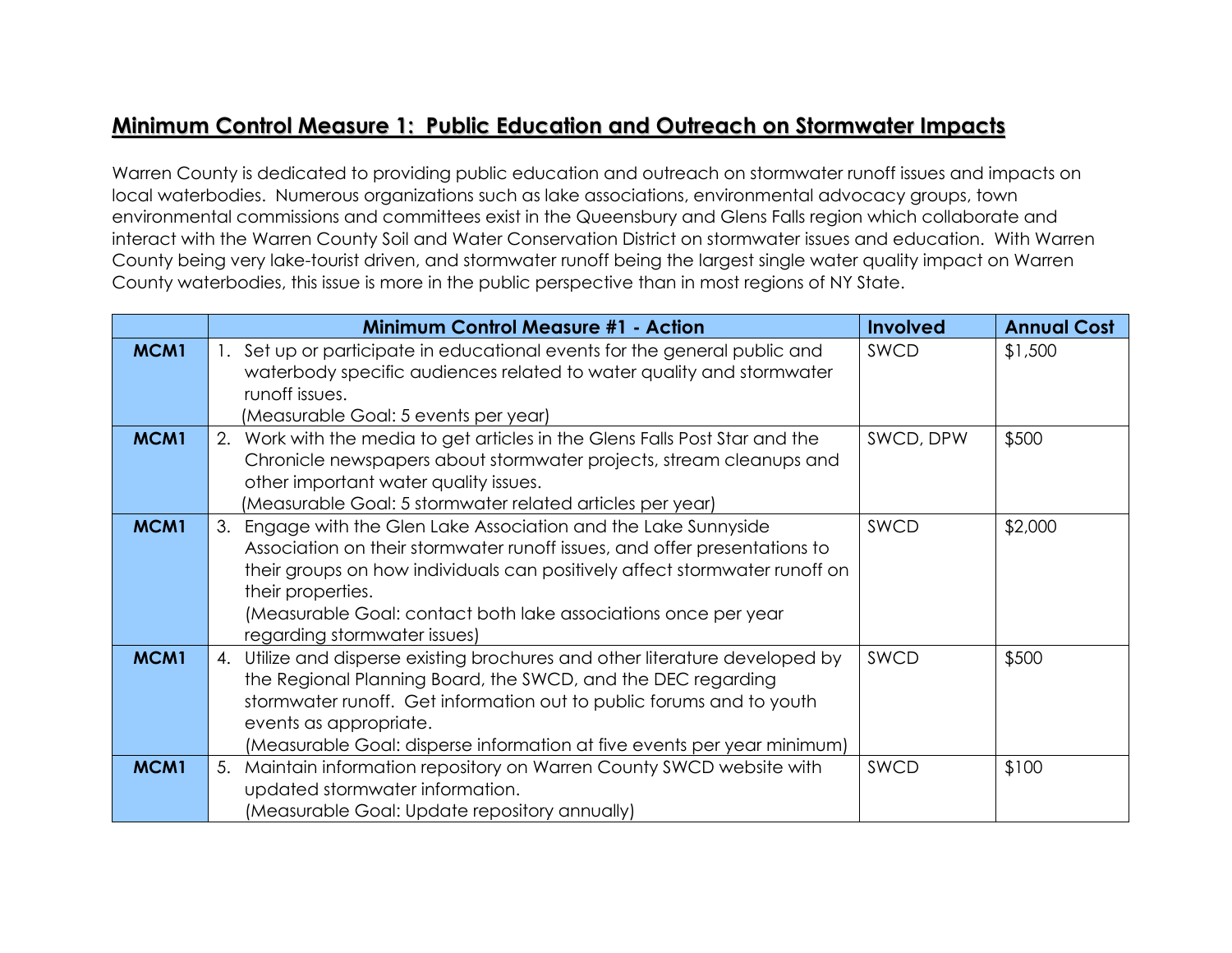### **Minimum Control Measure 2: Public Involvement and Participation**

The Public Involvement and Participation MCM consists of a set of actions that are focused on getting members of the local community involved in the MS4's municipal stormwater management program. Compliance with State and local public notice requirements will be maintained whenever public participation is sought or required. The actions are designed to seek public input and participation in stormwater management activities within the Warren County MS4 area. The target audiences for the public involvement program are key individuals and groups that may have an interest in the particular itemized actions as well as the general public located within the permitted boundary. Specific groups meeting this criteria may include the Feeder Canal Alliance, the Queensbury Environmental Committee, and the lake associations for Glen Lake and Sunnyside Lake. Any additional groups with conservation and public infrastructure interests will be identified throughout the outreach process. Input from these groups regarding the Stormwater Management Plan will be incorporated into the pertinent activities of the Warren County MS4 planning and implementation activities.

|                  | <b>Minimum Control Measure (MCM) #2 - Action</b>                                                                                                                                                                                                                                                                                                                                                                                                                                | <b>Involved</b> | <b>Annual Cost</b> |
|------------------|---------------------------------------------------------------------------------------------------------------------------------------------------------------------------------------------------------------------------------------------------------------------------------------------------------------------------------------------------------------------------------------------------------------------------------------------------------------------------------|-----------------|--------------------|
| MCM <sub>2</sub> | 1. Organize and undertake the Warren County Envirothon; an<br>educational competition for high school students. Glens Falls High is<br>a regular attendee, and work to get Queensbury High to the event.<br>(Measurable Goal: Have participation from all eight high schools in<br>Warren County, with multiple teams per school).                                                                                                                                              | <b>SWCD</b>     | \$1,000            |
| MCM <sub>2</sub> | 2. Set up and outreach a water quality hotline for the public to report<br>spills, dumping, illegal pipes, etc. The Warren County DPW will be<br>the agency responsible for taking all calls, and will set up an<br>answering machine for post-operating hours calls. Refer all<br>substantive calls with the Stormwater Management Officer, who will<br>follow up with site investigations as appropriate.<br>(Measurable Goal: Set up hotline and outreach its availability). | DPW, SWCD       | \$1,500            |
| MCM <sub>2</sub> | 3. Work with various municipal and stakeholder groups to undertake a<br>stormdrain marking program for key areas within the Warren County<br>MS4.<br>(Measurable Goal: Install 10 markers per year on county roads in<br>MS4 area).                                                                                                                                                                                                                                             | <b>SWCD</b>     | \$2,500            |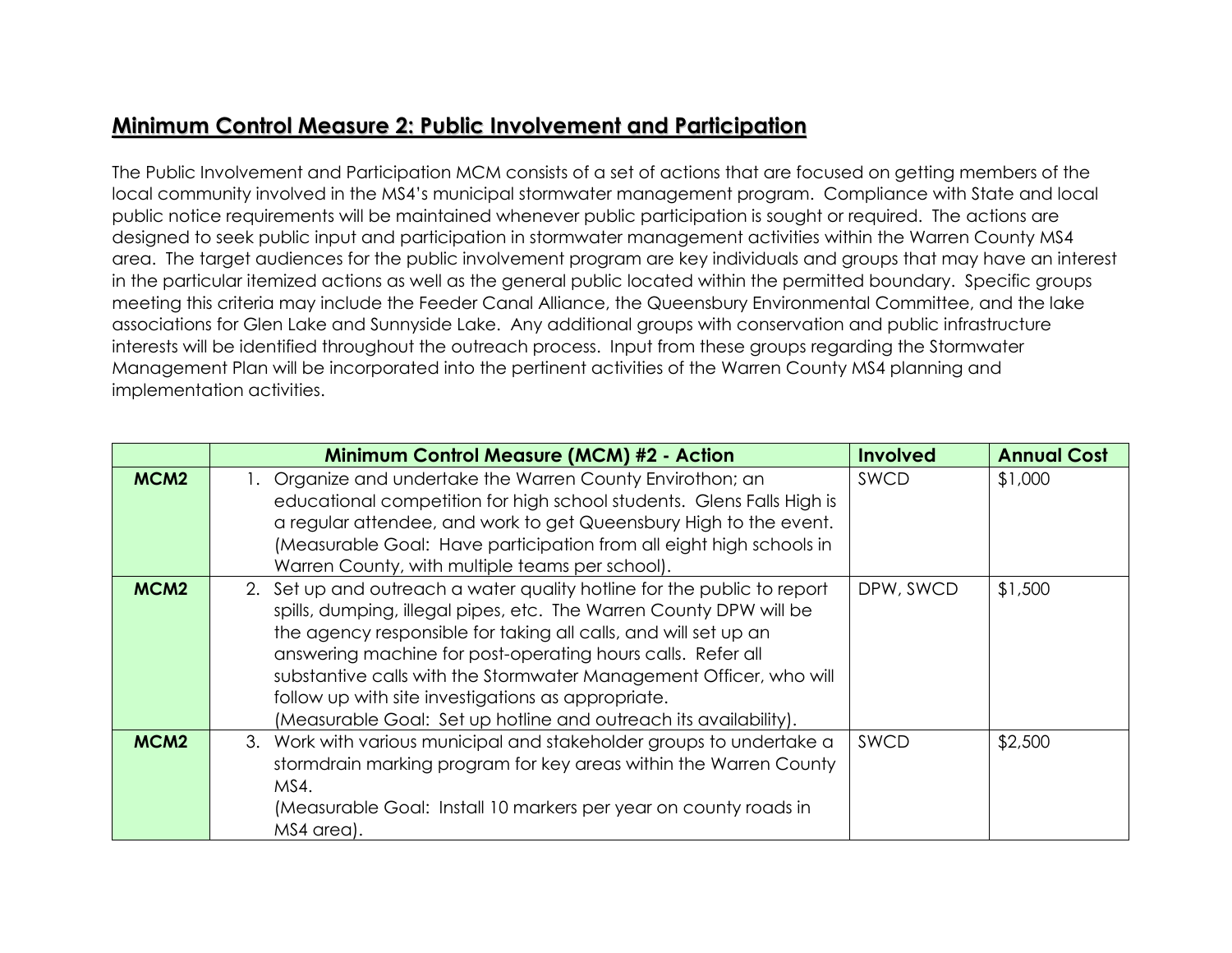| MCM <sub>2</sub> | 4. Prepare and present an Annual Report for public review, by May 1   | SWCD, DPW  | \$1,000 |
|------------------|-----------------------------------------------------------------------|------------|---------|
|                  | of every year. Present this report at the Warren County Department    |            |         |
|                  | of Public Works Committee meeting in April, and publicly notice this  |            |         |
|                  | meeting as required by Open Meetings Law. Attach any public           |            |         |
|                  | comments to the report and incorporate appropriate ideas into the     |            |         |
|                  | overall Plan to be implemented throughout subsequent years.           |            |         |
|                  | (Measurable Goal: Annual Reports delivered on-time every year).       |            |         |
| MCM <sub>2</sub> | 5. Host this plan at the websites of the Warren County DPW and the    | DPW, SWCD  | \$200   |
|                  | Warren County SWCD, in an easily findable location for public         |            |         |
|                  | review and use. Provide opportunity for public comment.               |            |         |
|                  | (Measurable Goal: Maintain MS4 information on websites in an easy     |            |         |
|                  | to access location).                                                  |            |         |
| MCM <sub>2</sub> | 6. Provide hard copies of this Plan available to the public at the    | SWCD, DPW  | \$300   |
|                  | Warren County Municipal Center, the Warren County DPW office,         |            |         |
|                  | and the Warren County SWCD office.                                    |            |         |
|                  | (Measurable Goal: Copies will be available by May 15th of every       |            |         |
|                  | year).                                                                |            |         |
| MCM <sub>2</sub> | 7. Periodically asses this Stormwater Management Plan, and update     | SWCD       | \$300   |
|                  | the plan as appropriate with new ideas and tasks.                     |            |         |
|                  | (Measurable Goal: Assess the Plan every three years, or as permit     |            |         |
|                  | requires).                                                            |            |         |
| MCM <sub>2</sub> | 8. Continue to engage the public in the Adopt-A-Highway program,      | <b>DPW</b> | \$1,000 |
|                  | and work to expand the areas of county road covered by this           |            |         |
|                  | initiative. This program is a beneficial means of addressing roadside |            |         |
|                  | litter while helping to educate the public about environmental        |            |         |
|                  | issues.                                                               |            |         |
|                  | (Measurable Goal: Continue the Warren County DPW program,             |            |         |
|                  | and expand overall mileage by 20% by 2015).                           |            |         |
| MCM <sub>2</sub> | 9. If the opportunity becomes available, Warren County will           | <b>DPW</b> | \$2,000 |
|                  | participate in a Household Hazardous Waste Collection program         |            |         |
|                  | facilitated by NYS DEC.                                               |            |         |
|                  | (Measurable Goal: If available, participate).                         |            |         |
| MCM <sub>2</sub> | 10. Host a Stream Cleanup Day once per year for a section of stream,  | SWCD       | \$2,500 |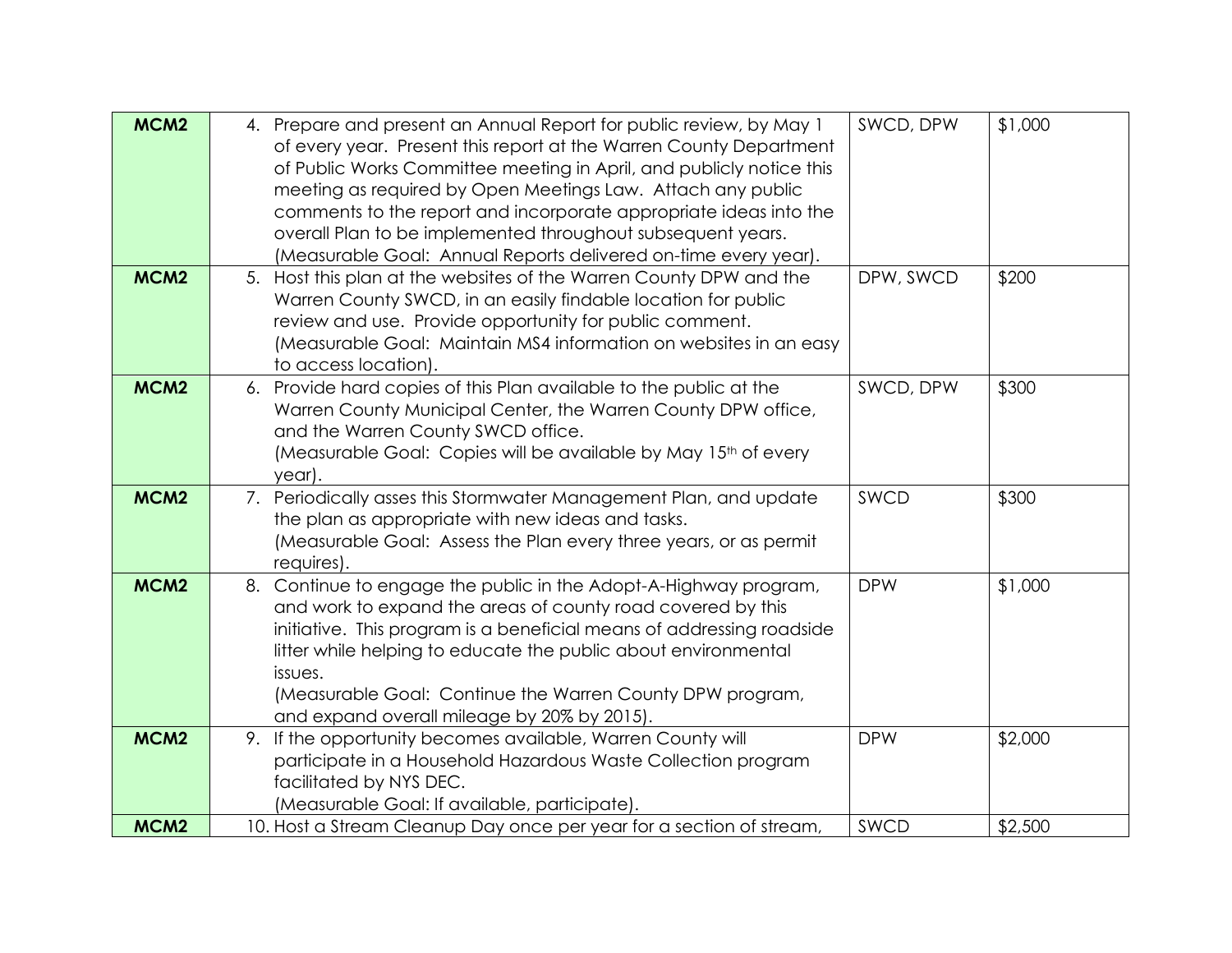| river, canal or lake as deemed appropriate. Outreach this effort |  |
|------------------------------------------------------------------|--|
| through email networks and the media, and encourage volunteer    |  |
| participation.                                                   |  |
| (Measurable Goal: Host one cleanup per year).                    |  |

#### **Minimum Control Measure 3: Illicit Discharge Detection & Elimination**

The Illicit Discharge Detection and Elimination (IDDE) MCM consists of Best Management Practices that focus on the detection and elimination of illicit discharges located within the MS4s. The BMPs describe outfall mapping and update procedures; the legal authority that will be used to effectively prohibit illicit discharges; enforcement procedures and actions to ensure that the regulatory mechanism is implemented; dry weather screening program; procedures for tracking down and locating the source of any illicit discharges; procedures for locating priority areas; and procedures for removing the sources of the illicit discharges.

|      | <b>Minimum Control Measure (MCM) #3 - Action</b>                          | <b>Involved</b> | <b>Annual Cost</b> |
|------|---------------------------------------------------------------------------|-----------------|--------------------|
| MCM3 | 1. As the MS4 program boundary has expanded, undertake a new              | SWCD            | \$8,000            |
|      | mapping of the stormwater outfalls from Warren County Roads in the        |                 |                    |
|      | Town of Queensbury and the City of Glens Falls boundaries. Include        |                 |                    |
|      | the names and DEC classification of any streams which receive             |                 |                    |
|      | stormwater discharge from a county outfall. Map the drainage areas        |                 |                    |
|      | which contribute to the stormwater outfalls (their sewersheds) in ArcGIS, |                 |                    |
|      | and create hard copy maps of those areas.                                 |                 |                    |
|      | (Measurable Goal: In 2010, plan for 2011 additional outfall mapping. In   |                 |                    |
|      | 2011, map all additional outfalls. In 2012, map sewersheds.               |                 |                    |
| MCM3 | 2. Conduct an outfall reconnaissance inventory, as described in the EPA   | SWCD, DPW       | \$500              |
|      | publication entitled Illicit Discharge Detection and Elimination: A       |                 |                    |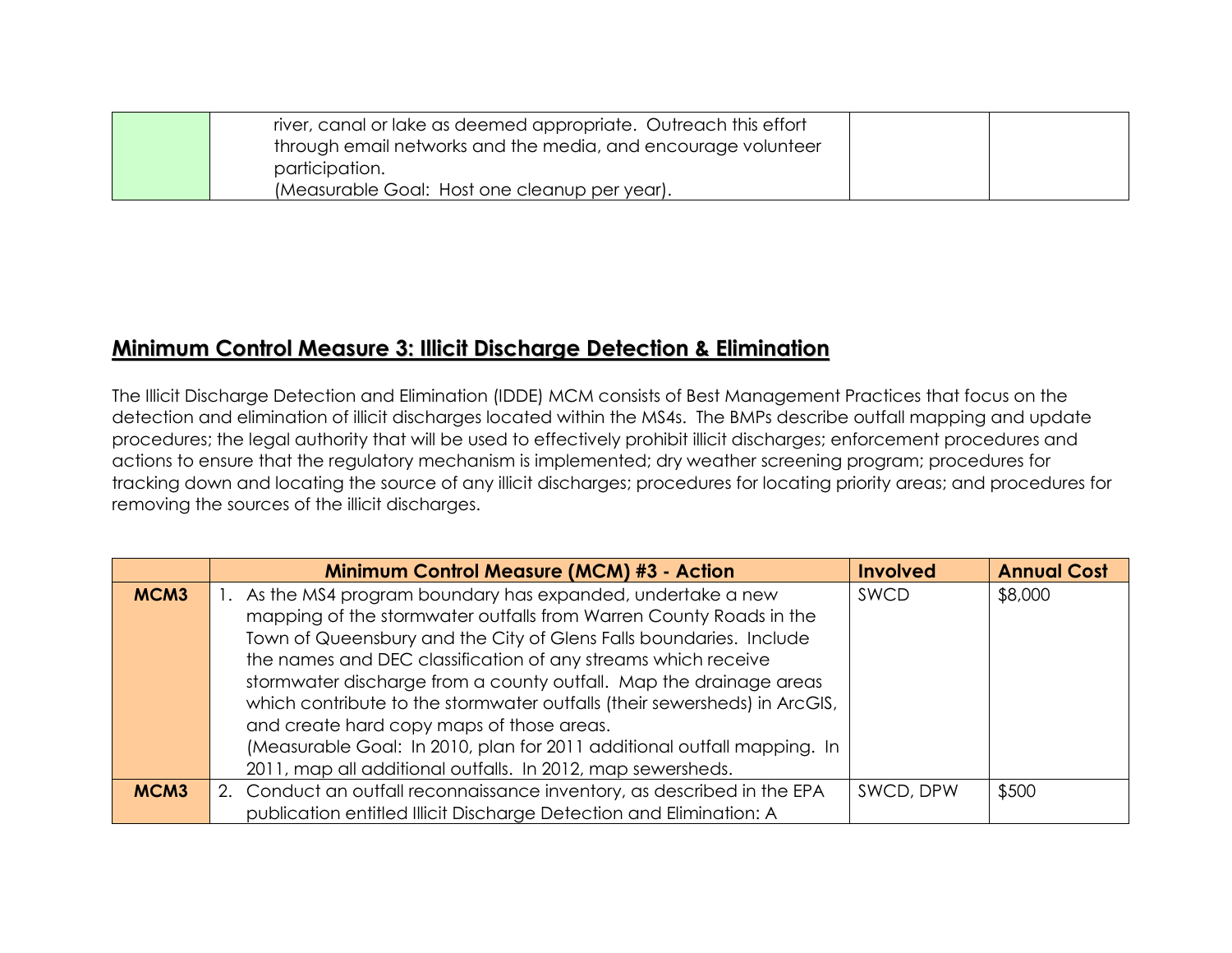|      | Guidance Manual for Program Development and Technical<br>Assessment, addressing every outfall within Warren County's jurisdiction<br>at least once every five years, with reasonable progress each year.<br>(Measurable Goal: Conduct an outfall recon inventory, and perform<br>visual outfall inspections of 100% of county outfalls by 2013). |            |         |
|------|--------------------------------------------------------------------------------------------------------------------------------------------------------------------------------------------------------------------------------------------------------------------------------------------------------------------------------------------------|------------|---------|
| MCM3 | 3. Review and enforce all provisions of the Warren County IDDE law<br>regarding illicit discharges into Warren County drainage infrastructure.<br>(Measurable Goal: In 2010, fund IDDE program. In 2011, create IDDE<br>procedures and protocols.)                                                                                               | DPW, SWCD  | \$1,000 |
| MCM3 | 4. Train all appropriate Warren County DPW personnel (including labor,<br>equipment operator and field staff) regarding the IDDE provisions,<br>including how to identify an illegal discharge and how to undertake the<br>recommended follow-up actions.<br>(Measurable Goal: All training completed by 2013).                                  | <b>DPW</b> | \$1,000 |

### **Minimum Control Measure 4: Construction Stormwater Management**

The Construction Site Runoff MCM consists of BMPs that focus on the reduction of pollutants to the MS4 from construction activities that result in a land disturbance of greater than or equal to one acre. This Measure primarily applies to traditional MS4's (towns, villages, cities) which have control over land use development permits. Warren County has no primary approval role in development activities, and as such, this MCM only applies to construction practices that the county itself undertakes.

The BMPs describe the mechanisms that will be used to require erosion and sediment controls, enforcement procedures and actions to ensure implementation of appropriate erosion and sediment control BMPs, requirements for county construction site operators to control waste such as discarded building materials, concrete truck washout, chemicals, litter and sanitary waste at the construction site, procedures for internal site plan review which incorporate the consideration of potential water quality impacts, procedures for receipt and consideration of information submitted by the public, and procedures for site inspection and enforcement of control measures.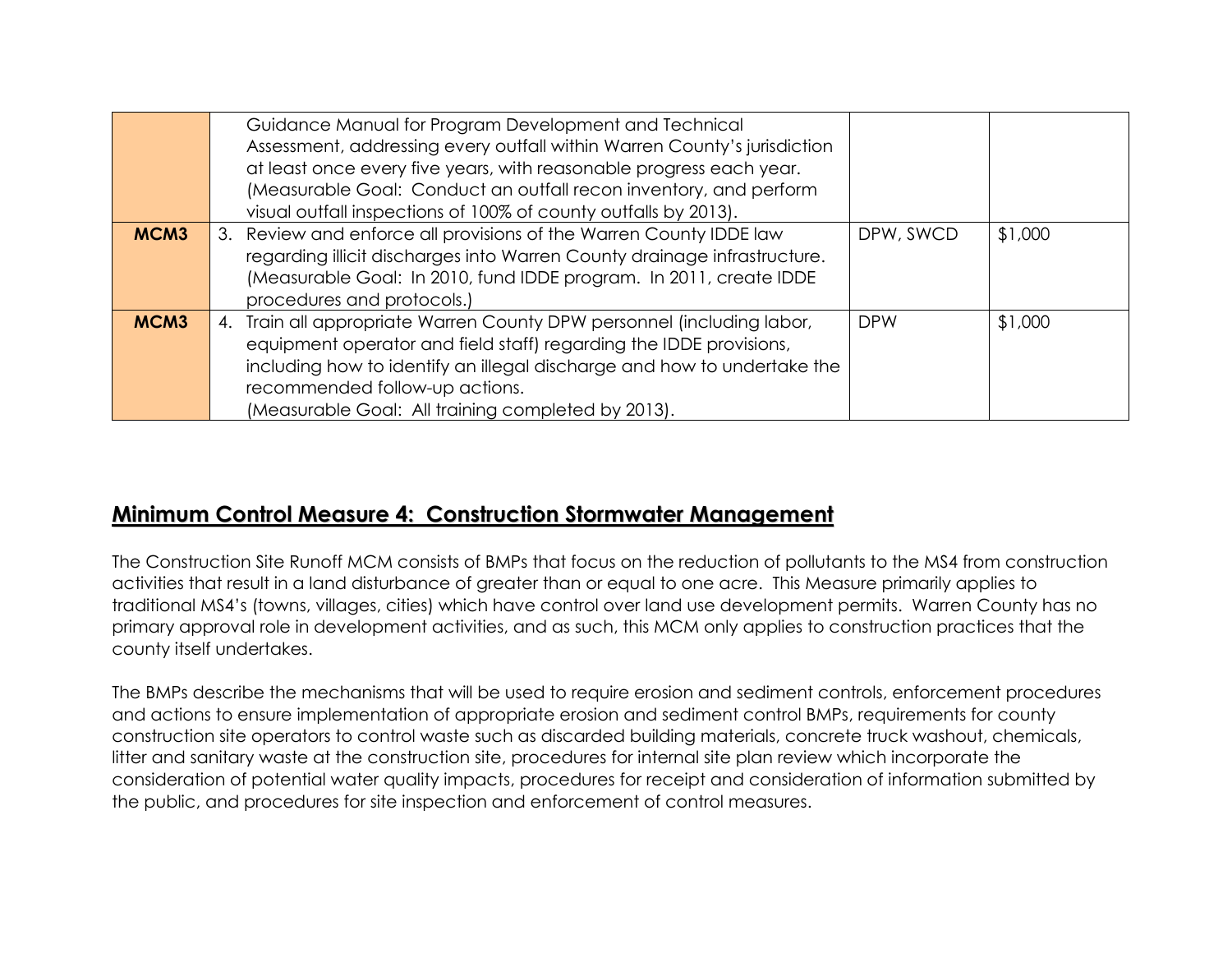Measurable Goal for all subsequent MCM4 Tasks shall be to achieve the stated intent of the task as needed for applicable county land disturbance projects.

|                  | Minimum Control Measure (MCM) #4 - Action                                                                                                                                                                                                                                                                                                          | <b>Involved</b>               | <b>Annual Cost</b> |
|------------------|----------------------------------------------------------------------------------------------------------------------------------------------------------------------------------------------------------------------------------------------------------------------------------------------------------------------------------------------------|-------------------------------|--------------------|
| MCM4             | For any County land development projects which anticipate<br>exceeding one acre of land disturbance, the county shall prepare or<br>cause to be prepared an appropriate Stormwater Management<br>Pollution Prevention Plan (SWPPP). This SWPPP will conform to all<br>requirements and guidelines of the NYS SPDES General Permit<br>requirements. | DPW, Buildings<br>and Grounds | As needed          |
| MCM4             | Ensure that all contractors working for the County on such<br>development projects are informed and knowledgeable of the SWPPP,<br>and that each contractor sign a "Contractor's Certification Statement"<br>acknowledging such.                                                                                                                   | DPW, Buildings<br>and Grounds | As needed          |
| MCM4             | Ensure that all subcontractors on such development have obtained the<br>2.<br>4-hour contractor Erosion and Sediment Control Training, and are in<br>possession of ID cards noting such training has been obtained.                                                                                                                                | DPW, Buildings<br>and Grounds | As needed          |
| MCM <sub>4</sub> | Provide for weekly inspections of the construction site, by a Professional<br>3.<br>Engineer or a Certified Professional in Erosion and Sediment Control.<br>Utilize the NYS DEC Region 5 inspection checklist for these inspections.<br>Keep all inspection records on file with the county's project manager.                                    | DPW, Buildings<br>and Grounds | As needed          |
| MCM4             | 4. Any public complaints regarding erosion and sediment control or<br>stormwater runoff concerns from such development shall be directed<br>to the County Stormwater Management Officer for review. The SMO<br>will review the issue and ensure that all provisions of the approved<br>SWPPP are in compliance.                                    | SWCD                          | As needed          |
| MCM4             | 5. Keep apprised of all new provisions of the SPDES General Stormwater<br>Permit, and outreach this information to the appropriate parties at the<br>County.                                                                                                                                                                                       | SWCD                          | \$500              |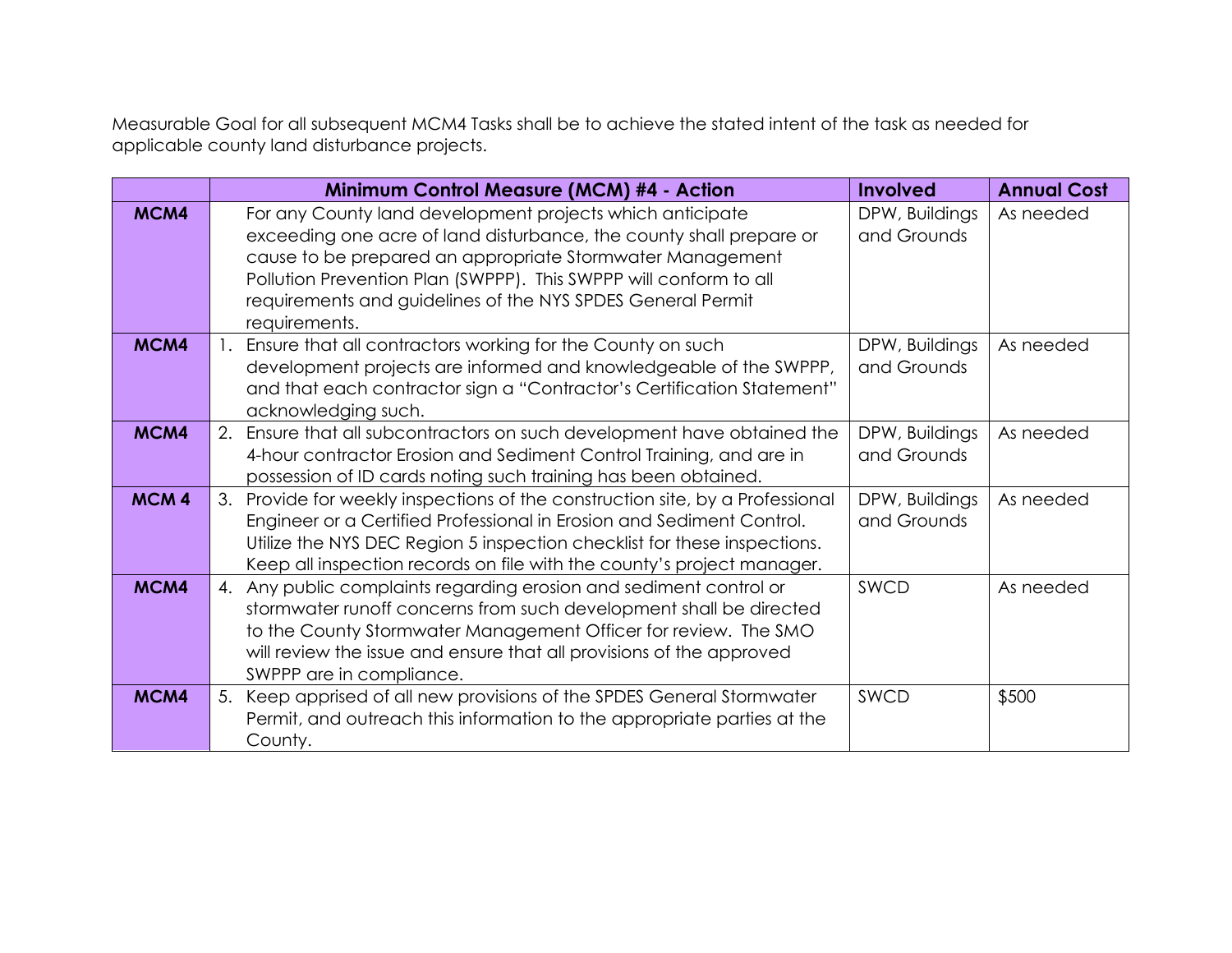#### **Minimum Measure 5: Post-Construction Stormwater Management**

The Post-Construction Stormwater Management MCM consists of BMPs that focus on the prevention or minimization of water quality impacts from both new and re-development projects that disturb one acre or more. While MCM4 addresses stormwater runoff during construction, MCM5 addresses how runoff is controlled and treated after the project is complete, for the long term. This Measure primarily applies to traditional MS4's (towns, villages, cities) which have control over land use development permits. Warren County has no primary approval role in development activities, and as such, this MCM only applies to construction practices that the county itself undertakes.

Measurable Goal for all subsequent MCM5 Tasks shall be to achieve the stated intent of the task as needed for applicable county land disturbance projects.

|                  | <b>Minimum Control Measure (MCM) #5 - Action</b>                                                                                                                                                                                                                                                                                                      | <b>Involved</b>               | <b>Annual Cost</b> |
|------------------|-------------------------------------------------------------------------------------------------------------------------------------------------------------------------------------------------------------------------------------------------------------------------------------------------------------------------------------------------------|-------------------------------|--------------------|
| MCM <sub>5</sub> | 1. For any County land development projects which anticipate<br>exceeding one acre of land disturbance, the county shall prepare or<br>cause to be prepared an appropriate Stormwater Management<br>Pollution Prevention Plan (SWPPP). This SWPPP will conform to all<br>requirements and guidelines of the NYS SPDES General Permit<br>requirements. | DPW, Buildings<br>and Grounds | As needed          |
| MCM <sub>5</sub> | 2. Ensure that all contractors working for the County on such<br>development projects are informed and knowledgeable of the SWPPP,<br>and that each contractor sign a "Contractor's Certification Statement"<br>acknowledging such.                                                                                                                   | DPW, Buildings<br>and Grounds | As needed          |
| MCM <sub>5</sub> | 3. Ensure that all subcontractors on such development have obtained the<br>4-hour contractor Erosion and Sediment Control Training, and are in<br>possession of ID cards noting such training has been obtained.                                                                                                                                      | DPW, Buildings<br>and Grounds | As needed          |
| <b>MCM5</b>      | 4. Provide for weekly inspections of the construction site, by a Professional<br>Engineer or a Certified Professional in Erosion and Sediment Control.<br>Utilize the NYS DEC Region 5 inspection checklist for these inspections.<br>Keep all inspection records on file with the county's project manager.                                          | DPW, Buildings<br>and Grounds | As needed          |
| MCM <sub>5</sub> | Any public complaints regarding erosion and sediment control or<br>5.                                                                                                                                                                                                                                                                                 | <b>SWCD</b>                   | As needed          |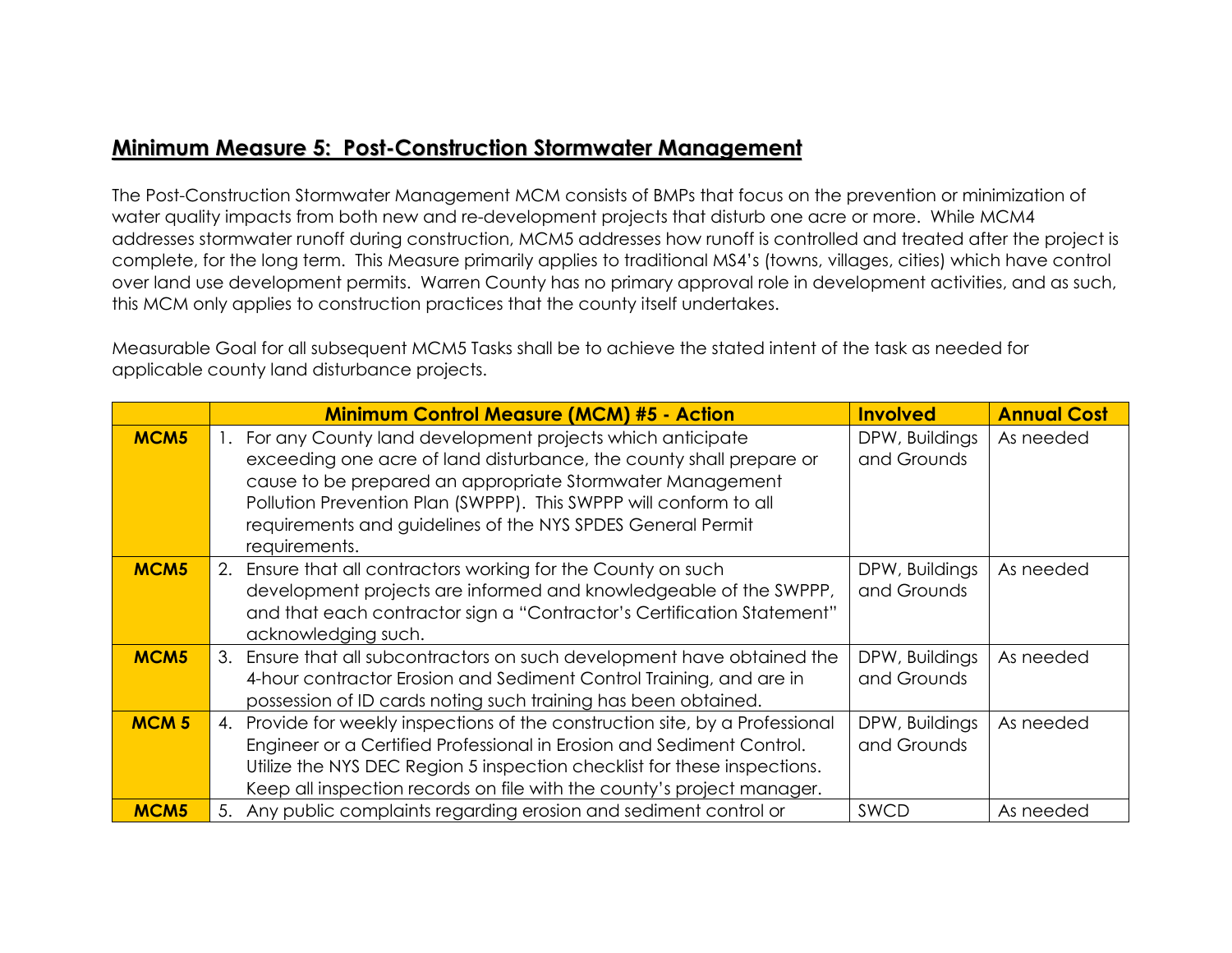|                  | stormwater runoff concerns from such development shall be directed<br>to the County Stormwater Management Officer for review. The SMO<br>will review the issue and ensure that all provisions of the approved<br>SWPPP are in compliance. |      |           |
|------------------|-------------------------------------------------------------------------------------------------------------------------------------------------------------------------------------------------------------------------------------------|------|-----------|
| MCM <sub>5</sub> | 6. Keep apprised of all new provisions of the SPDES General Stormwater<br>Permit, and outreach this information to the appropriate parties at the<br>County.                                                                              | SWCD | As needed |

### **Minimum Measure 6: Pollution Prevention and Good Housekeeping for Municipal Operations**

The Pollution Prevention and Good Housekeeping MCM consists of BMPs that focus on training and on the prevention or reduction of pollutant runoff from Warren County operations and properties within the Queensbury and Glens Falls areas. This includes all county maintenance shops, highways, buildings and grounds. It also includes the addressing of highway runoff issues and practices, working to reduce pollutants from county highways into waterbodies.

|                  | <b>Minimum Control Measure (MCM) #6 - Action</b>                                                                                                                                                                                                                                                                                                                                            | <b>Involved</b>     | <b>Budget</b> |
|------------------|---------------------------------------------------------------------------------------------------------------------------------------------------------------------------------------------------------------------------------------------------------------------------------------------------------------------------------------------------------------------------------------------|---------------------|---------------|
| MCM6             | 1. County Employee Training program: Warren County Soil & Water<br>Conservation District will provide stormwater management and municipal<br>BMP training for DPW employees. The training will be prioritized first for<br>management and supervisory staff, then to equipment operators and<br>laborers.<br>(Measurable Goal: One training provided per year for appropriate DPW<br>staff) | SWCD,<br><b>DPW</b> | \$800         |
| MCM <sub>6</sub> | Vehicle& Equipment Maintenance and Maintenance Facilities Procedures:<br>2.<br>Warren County vehicle maintenance facilities will follow EPA and DEC<br>regulations and guidelines in all vehicle washing and maintenance<br>activities.<br>(Measurable Goal: All washwater discharge will be contained on-site, and<br>all maintenance activities will conform to all accepted standards)   | <b>DPW</b>          | \$0           |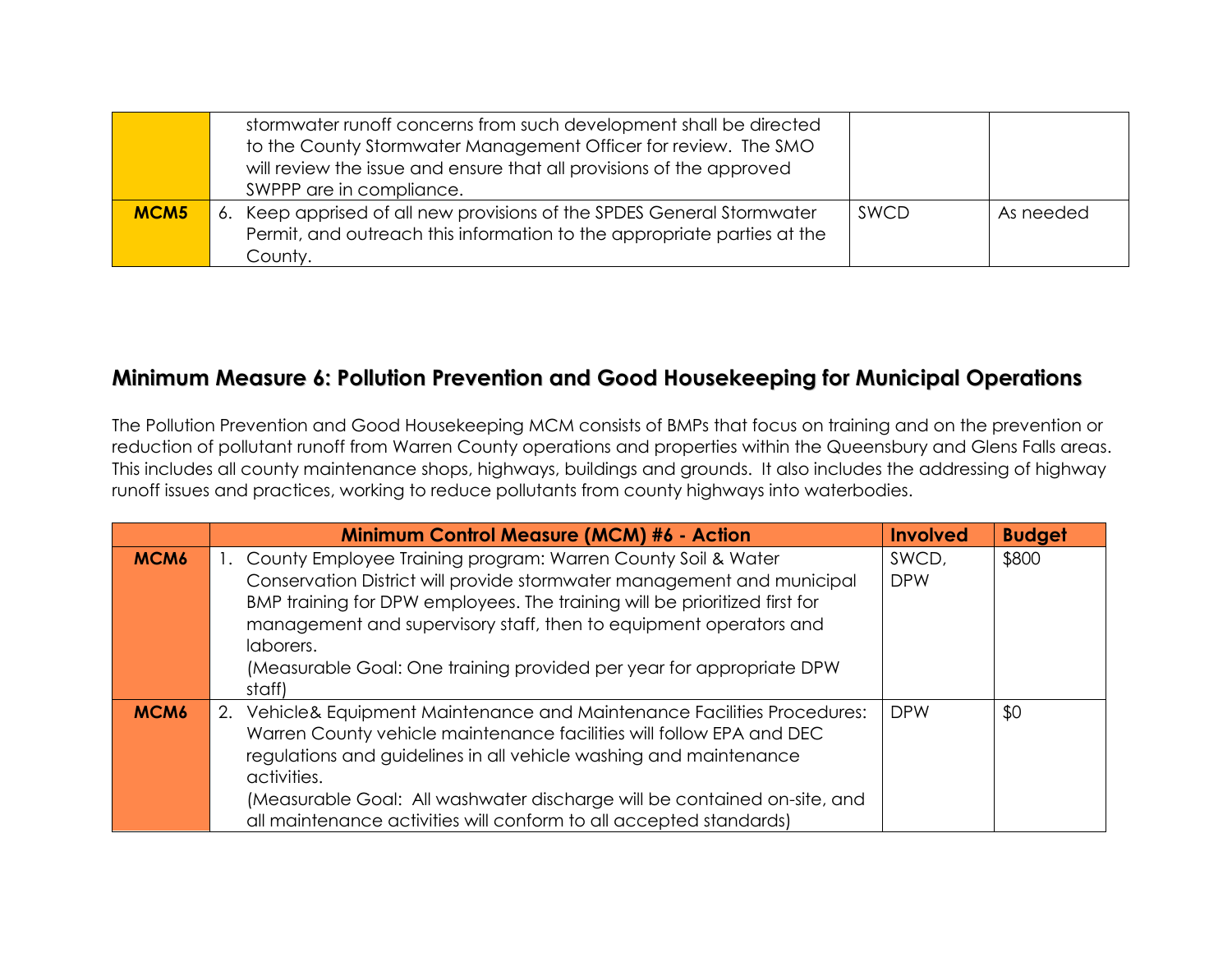| MCM6 | 3. Building Maintenance: Warren County Buildings & Grounds will: conduct<br>building maintenance activities such that they do not impact the<br>stormwater systems and local water bodies whenever possible; Develop a<br>list of the maintenance activities required inside and outside of each<br>municipal building; Identify which activities have an impact on stormwater;<br>Develop mitigation measures for each activity that impacts stormwater;<br>(Measurable Goal: Develop a list of any maintenance activities which may<br>impact stormwater runoff by the end of 2011. Review the maintenance<br>activity lists on an annual basis to determine if any improvements are<br>necessary)                      | <b>DPW</b><br><b>Buildings &amp;</b><br>Grounds | \$1,500 |
|------|---------------------------------------------------------------------------------------------------------------------------------------------------------------------------------------------------------------------------------------------------------------------------------------------------------------------------------------------------------------------------------------------------------------------------------------------------------------------------------------------------------------------------------------------------------------------------------------------------------------------------------------------------------------------------------------------------------------------------|-------------------------------------------------|---------|
| MCM6 | 4. Septic System Management: Warren County Buildings & Grounds will<br>minimize septic system wastewaters impact to municipal stormwater<br>systems and local water bodies by diverting sources of surface and ground<br>water away from septic systems; preventing growth of woody plants on the<br>system; preventing hydraulic overloading; Minimizing water usage and<br>repair leaky fixtures.<br>(Measurable Goal: Inspect and pump out Westmount Adult Care Center<br>on an annual basis, and address any identified shortcomings)                                                                                                                                                                                 | <b>DPW</b><br><b>Buildings &amp;</b><br>Grounds | \$1,500 |
| MCM6 | 5. Landscaping and Lawn Care: Warren County Buildings & Grounds will<br>continue under existing contract(s) with registered applicator(s) required to<br>follow all New York State regulations for use of lawn care products. Lawn<br>care and landscaping areas and practices will be inventoried and<br>evaluated, looking for reductions in: Fertilizers, Leaf litter & tree trimmings,<br>Litter, Floatables, and Equipment Fluids. Future contracts will require the use<br>of slow release, natural, or organic lawn care products, the use of which<br>the contractor will record and document.<br>(Measurable Goal: Eliminate phosphorus in all fertilizer mixes on all county<br>facilities for the 2011 season) | <b>DPW</b><br><b>Buildings &amp;</b><br>Grounds | \$300   |
| MCM6 | 6. Pest Control: Warren County Buildings & Grounds will continue to contract<br>with registered applicators required to follow all New York State regulations<br>for use of pest control products.<br>(Measurable Goal: Pest control areas and practices will be inventoried and<br>evaluated, looking for integrated management practices to reduce                                                                                                                                                                                                                                                                                                                                                                      | <b>DPW</b><br><b>Buildings &amp;</b><br>Grounds | \$1,000 |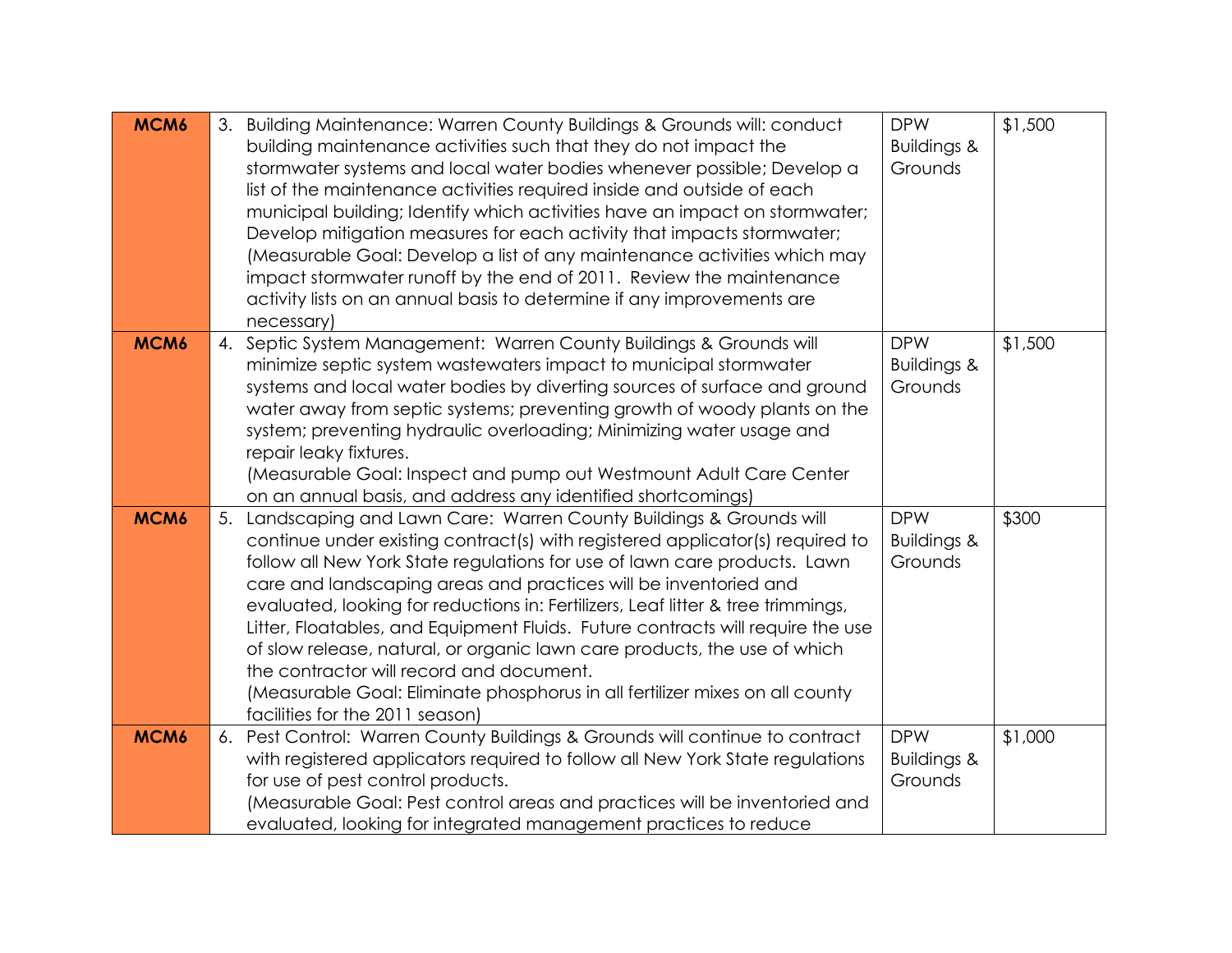|                  | toxicity levels, and inhibit pest habitat).                                    |                        |          |
|------------------|--------------------------------------------------------------------------------|------------------------|----------|
| MCM6             | 7. Pet Waste Collection: Warren County will prohibit pets on County property,  | <b>DPW</b>             | \$1,000  |
|                  | or require pet owners to collect their pet's waste.                            | <b>Buildings &amp;</b> |          |
|                  | (Measurable Goal: Create and install signage for the Municipal Center          | Grounds                |          |
|                  | noting 'no pets allowed'.                                                      |                        |          |
| MCM <sub>6</sub> | 8. Hazardous Waste and Materials Management: If the opportunity becomes        | <b>DPW</b>             | \$5,000  |
|                  | available, Warren County will participate in a Household Hazardous Waste       | <b>Buildings &amp;</b> |          |
|                  | Collection program facilitated by NYS DEC.                                     | Grounds                |          |
|                  | (Measurable Goal: Participate in the next available opportunity for a          |                        |          |
|                  | collection program sponsored by DEC or other entity)                           |                        |          |
| MCM <sub>6</sub> | 9. Roadway and Bridge Maintenance: Warren County DPW will continue to          | <b>DPW</b>             | \$1,000  |
|                  | follow NYSDOT Guidelines for Snow & Ice Control for use of deicing salt. Salt  |                        |          |
|                  | will continue to be stored in buildings constructed for that purpose.          |                        |          |
|                  | Highways and bridges will continue to be maintained in compliance with         |                        |          |
|                  | the Environmental Manual prepared by the New York State Department of          |                        |          |
|                  | Transportation.                                                                |                        |          |
|                  | (Measurable Goal: Sponsor and host a one-day forum on de-icing                 |                        |          |
|                  | practices for all local and county highway departments in the county, with     |                        |          |
|                  | participation from experts in the field of standard and alternative practices) |                        |          |
| MCM6             | 10. Catch Basin and Storm Drain Cleaning: DPW will continue to perform         | <b>DPW</b>             | \$20,000 |
|                  | periodic cleanouts of catch basins.                                            |                        |          |
|                  | (Measurable Goal: Continue existing program, and evaluate the funding          |                        |          |
|                  | available to increase cleanout frequency)                                      |                        |          |
|                  | 11. Inventory and update mapping on all existing stormwater infrastructure.    | DPW,                   | \$4,000  |
|                  | (Measurable Goal: Mapping and inventory of all drop inlets and catch           | SWCD                   |          |
|                  | basins on county roads in the MS4 area by the end of 2011)                     |                        |          |
| MCM6             | 12. Hydrologic Habitat Modification: Stream and Wetlands disturbances will be  | <b>DPW</b>             | \$0      |
|                  | kept to a minimum. All procedures established by NYSDEC, USACOE, APA,          |                        |          |
|                  | USFW, and the NYSODT Environmental Manual will be followed.                    |                        |          |
|                  | (Measurable Goal: All projects which disturb any regulatory wetland or         |                        |          |
|                  | waterbody will be individually reviewed and permitted)                         |                        |          |